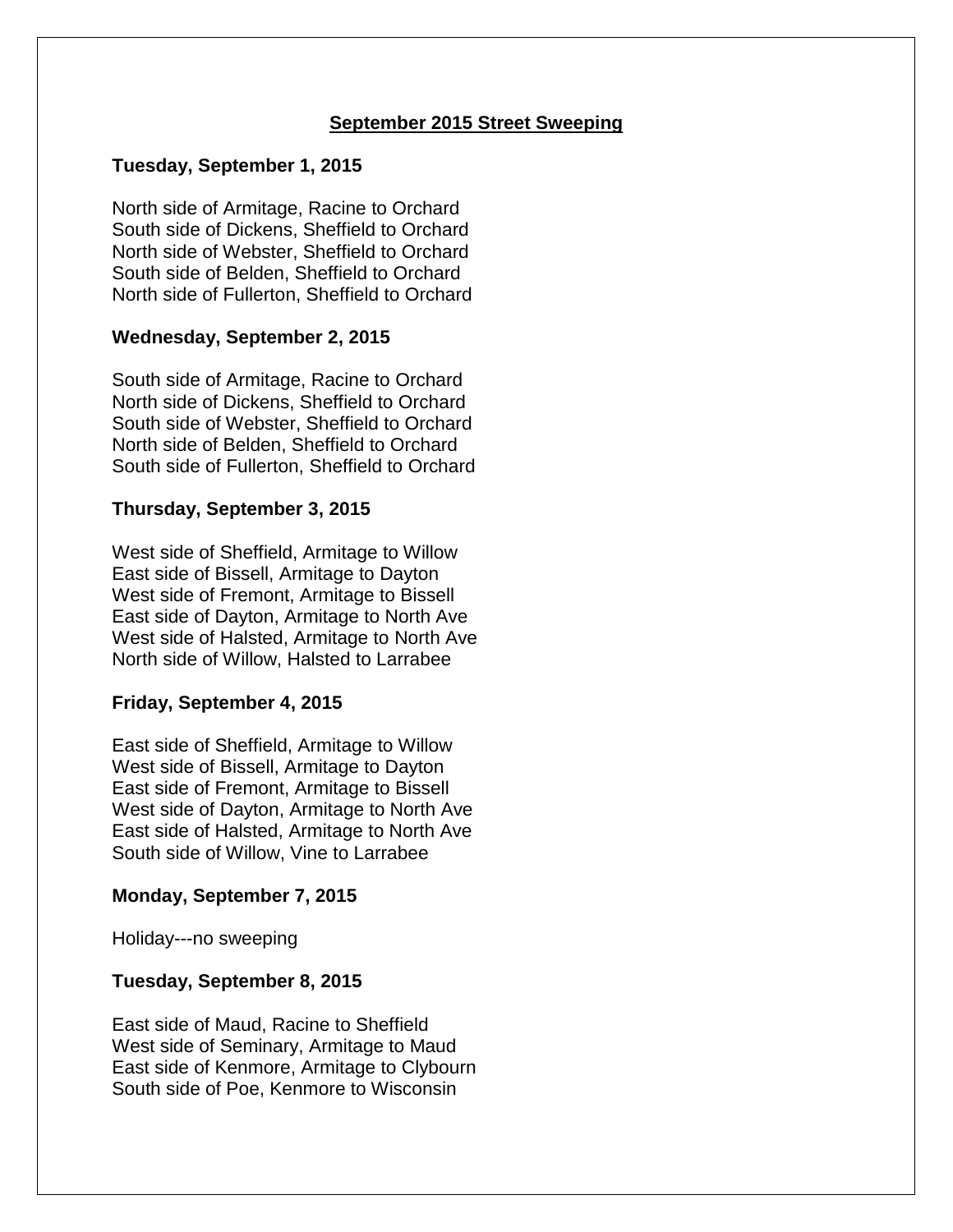West side of Wisconsin, Poe to Maud South side of Willow, El tracks to Halsted East side of Burling, Armitage to Willow West side of Orchard, Armitage to Willow East side of Howe, Armitage to Willow East side of Vine, Willow to North

#### **Wednesday, September 9, 2015**

West side of Maud, Racine to Sheffield East side of Seminary, Armitage to Maud West side of Kenmore, Armitage to Clybourn North side of Poe, Kenmore to Wisconsin East side of Wisconsin, Poe to Maud North side of Wisconsin, Bissell to Halsted North side of Willow, Sheffield to Halsted West side of Burling, Armitage to Willow East side of Orchard, Armitage to Willow West side of Howe, Armitage to Willow

#### **Thursday, September 10, 2015**

West side of Larrabee, Armitage to North Ave. East side of Mohawk, Armitage to North Ave. West side of Cleveland, Armitage to North Ave. East side of Hudson, North Ave to Willow East side of Hudson, Armitage to Menomonee East side Fern Ct, Eugenie to Willow West side of Fern Ct, Willow to Menomonee East side of St. Michael's Ct, Eugenie to Willow East side of Sedgwick, Armitage to Eugenie West side of Orleans, Eugenie to Willow East side of North Park, Menomonee to Eugenie West side Orleans, Menomonee to Wisconsin East side of Lincoln Park West, Menomonee to Wisconsin West side of Wells, Lincoln to Eugenie

#### **Friday, September 11, 2015**

East side of Larrabee, Armitage to North Ave. West side of Mohawk, Armitage to North Ave. West side of Meyer Ct, Eugenie to Cleveland East side of Cleveland, Armitage to North Ave. West side of Hudson, North Ave to Willow West side Hudson, Armitage to Menomonee West side of Sedgwick, Armitage to Eugenie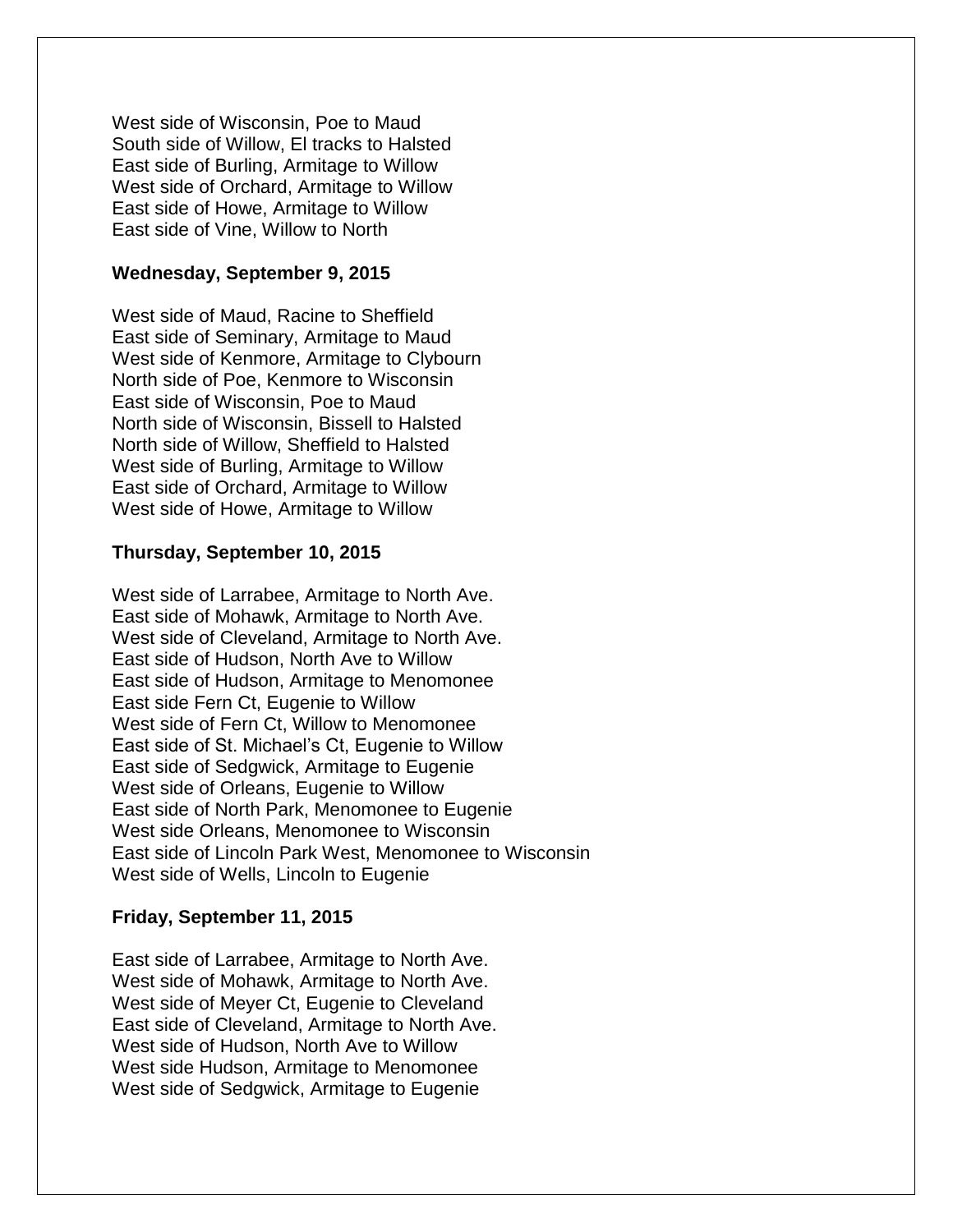East side of Orleans, Eugenie to Willow West side of North Park, Menomonee to Eugenie East side of Orleans, Menomonee to Wisconsin West side of Lincoln Park West, Menomonee to Wisconsin Both sides of Lincoln Park West, Wisconsin to the circle Both sides of Crilly Ct, St. Paul to Eugenie East side of Wells, Lincoln to Eugenie

### **Monday, September 14, 2015**

North side of Wisconsin, Mohawk to Clark South side of Menomonee, Larrabee to Hudson South side of Menomonee, Fern Ct to Sedgwick Both sides of Menomonee, Sedgwick to Clark West side of Crilly Ct, Menomonee to Willow North side of Willow, Crilly Ct to Sedgwick South side of Willow, Fern Ct to St. Michael's Ct North side of Eugenie, Larrabee to LaSalle South side of St. Paul, North Park to Wells West side of Lincoln, Wells to Armitage

#### **Tuesday, September 15, 2015**

South side of Wisconsin, Mohawk to Clark North side of Menomonee, Larrabee to Hudson South side of Eugenie, Larrabee to Hudson North side of St. Paul, North Park to Wells East side of Lincoln, Wells to Armitage

## **Wednesday, September 16, 2015**

East side of Sheffield, Dickens to Fullerton West side of Kenmore, Dickens to Fullerton East side of Seminary, Dickens to Fullerton West side of Clifton, Dickens to Fullerton East side of Racine, Dickens to Fullerton West side of Magnolia, Webster to Belden East side of Lakewood, Wrightwood to Diversey East side of Surrey Ct, Lill to Fullerton East side of Lakewood, Wrightwood to Diversey West side of Magnolia, Wrightwood to Diversey

### **Thursday, September 17, 2015**

West side of Sheffield, Dickens to Fullerton East side of Kenmore, Dickens to Fullerton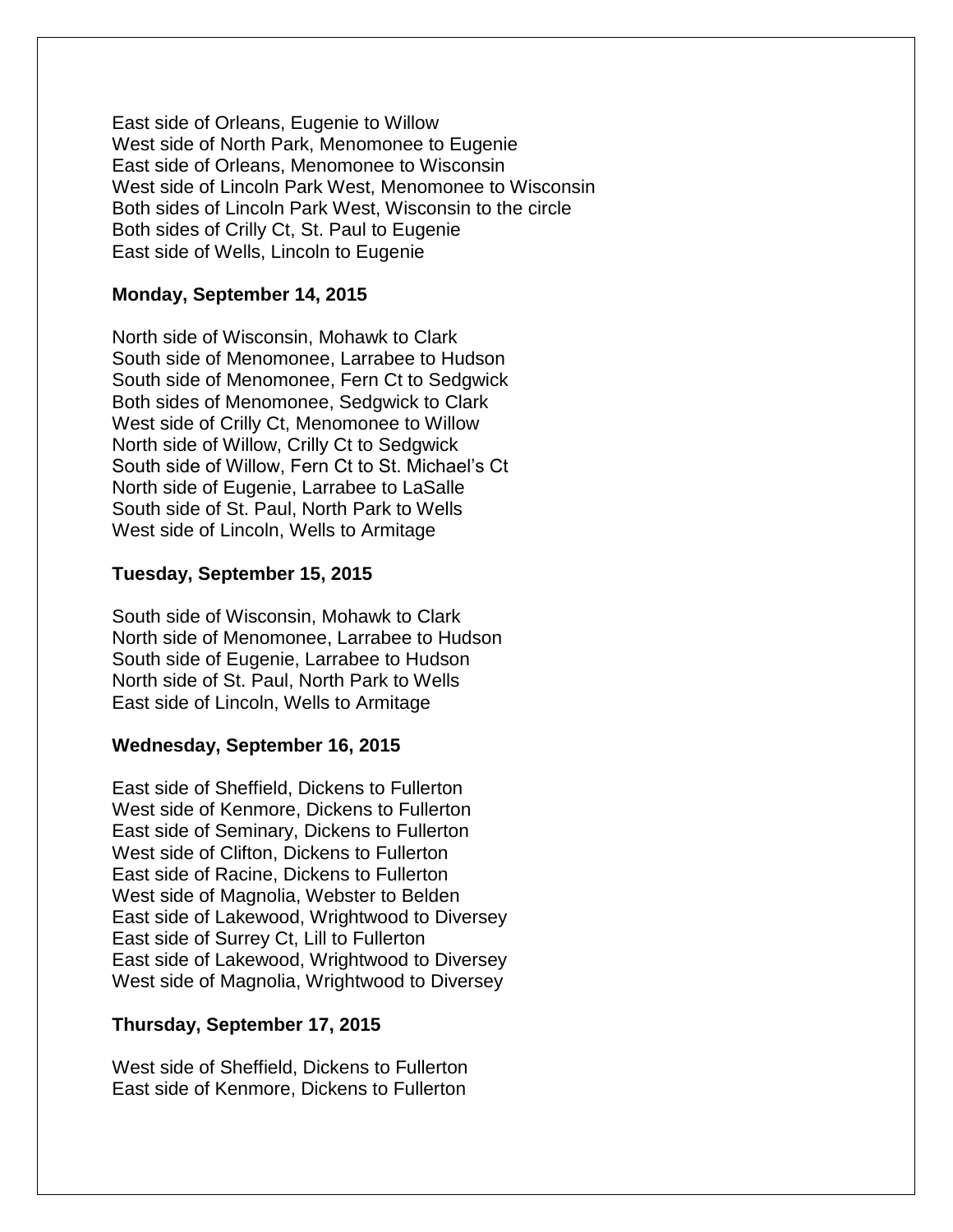West side of Seminary, Dickens to Fullerton East side of Clifton, Dickens to Fullerton West side of Racine, Webster to Fullerton East side of Magnolia, Webster to Belden West side of Surrey Ct, Lill to Fullerton East side of Magnolia, Wrightwood to Diversey

# **Friday, September 18, 2015**

North side of Dickens, Sheffield to Racine South side of Webster, Sheffield to Racine North side of Belden, Sheffield to Lakewood South side of Fullerton, Racine to Lakewood South side of Montana, Racine to Surrey Ct North side of Altgeld, Racine to 1312 W. South side of Lill, Racine to Surrey Ct North side of Draper, Racine to dead end South side of Wrightwood, Racine to Lakewood North side of Schubert, Racine to Lakewood South side of Diversey, Racine to Lakewood

# **Monday, September 21, 2015**

South side of Dickens, Sheffield to Racine North side of Webster, Sheffield to Racine South side of Belden, Sheffield to Lakewood North side of Montana, Surrey to Racine South side of Altgeld, Surrey to Racine North side of Lill, Surrey to Racine South side of Draper, dead end to Racine North side of Wrightwood, Lakewood to Racine South side of Schubert, Lakewood to Racine

# **Tuesday, September 22, 2015**

West side of Racine, Fullerton to Diversey East side of Seminary, Fullerton to Diversey West side of Kenmore, Lincoln to Diversey East side of Sheffield, Fullerton to Diversey West side of Wilton, Wrightwood to Diversey East side of Mildred, Wrightwood to Diversey West side of Dayton, Wrightwood to Diversey

### **Wednesday, September 23, 2015**

East side of Racine, Fullerton to Diversey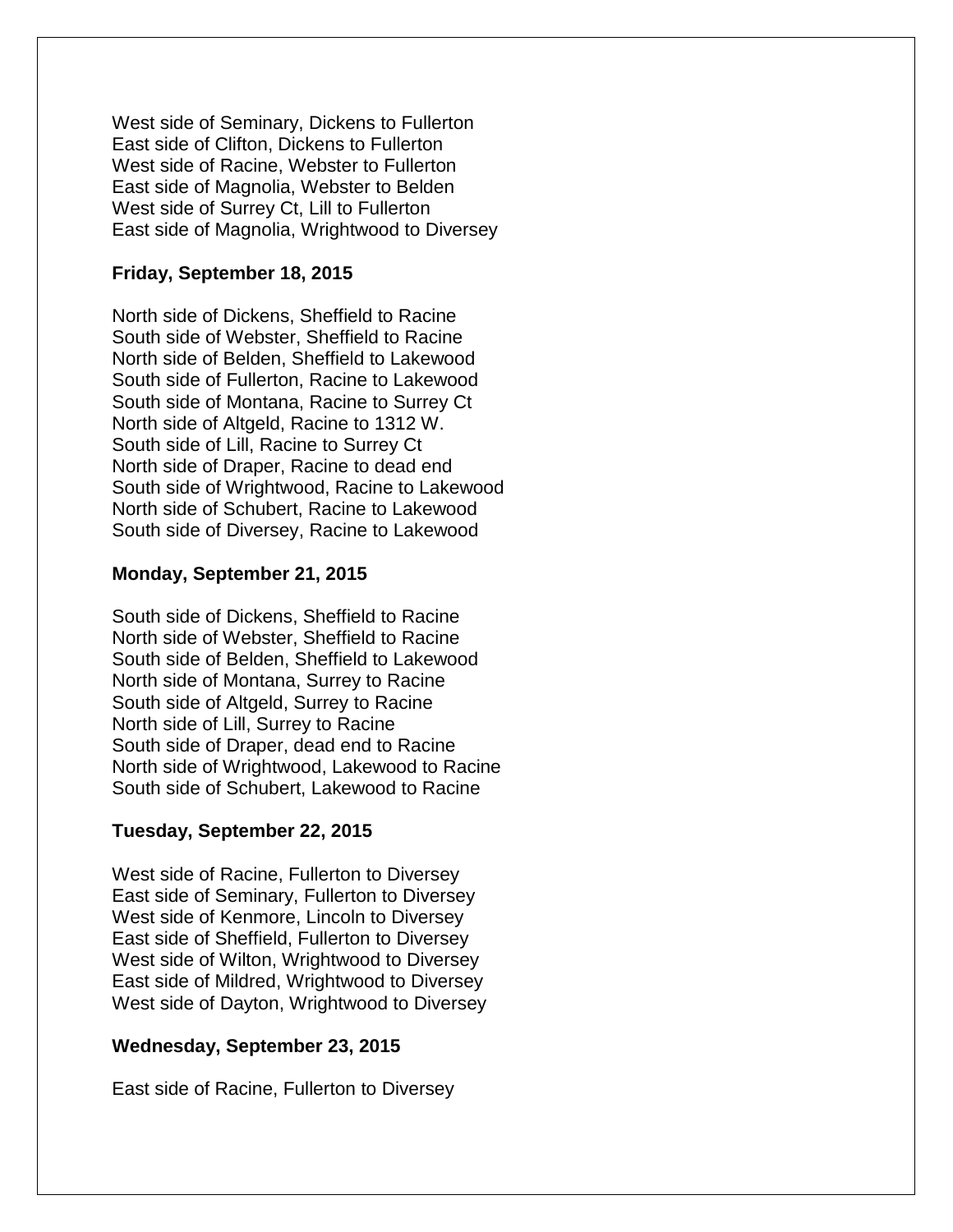West side of Seminary, Fullerton to Diversey East side of Kenmore, Lincoln to Diversey West side of Sheffield, Fullerton to Diversey East side of Wilton, Wrightwood to Diversey West side of Mildred, Wrightwood to Diversey East side of Dayton, Wrightwood to Diversey

# **Thursday, September 24, 2015**

North side of Fullerton, Halsted to Racine South side of Montana, Racine to Lincoln North side of Altgeld, Racine to Halsted South side of Lill, Lincoln to Halsted South side of Lill, Lincoln to Halsted North side of Wrightwood, Racine to Halsted South side of Drummond, Racine to Seminary North side of Schubert, Racine to Lincoln North side of Schubert, Sheffield to Dayton South side of Diversey, Racine to Halsted

# **Friday, September 25, 2015**

South side of Fullerton, Halsted to Racine North side of Montana, Racine to Lincoln South side of Altgeld, Racine to Halsted North side of Lill, Racine to Sheffield North side of Lill, Lincoln to Halsted South side of Wrightwood, Racine to Halsted North side of Drummond, Racine to Seminary South side of Schubert, Racine to Lincoln South side of Schubert, Sheffield to Dayton

### **Monday, September 28, 2015**

East side of Halsted, Fullerton to Diversey West side of Burling, Schubert to Fullerton East side of Orchard, Fullerton to Diversey Both sides of Geneva, Deming to Fullerton East side of Lakeview, Fullerton to Diversey West side of Stockton, Fullerton to Cannon Dr. East side of Cannon Dr, Fullerton to Lake Shore Dr. West side of Pine Grove, Wrightwood to Diversey East side of Hampden, Deming to Diversey West side of Lehmann, Wrightwood to Diversey